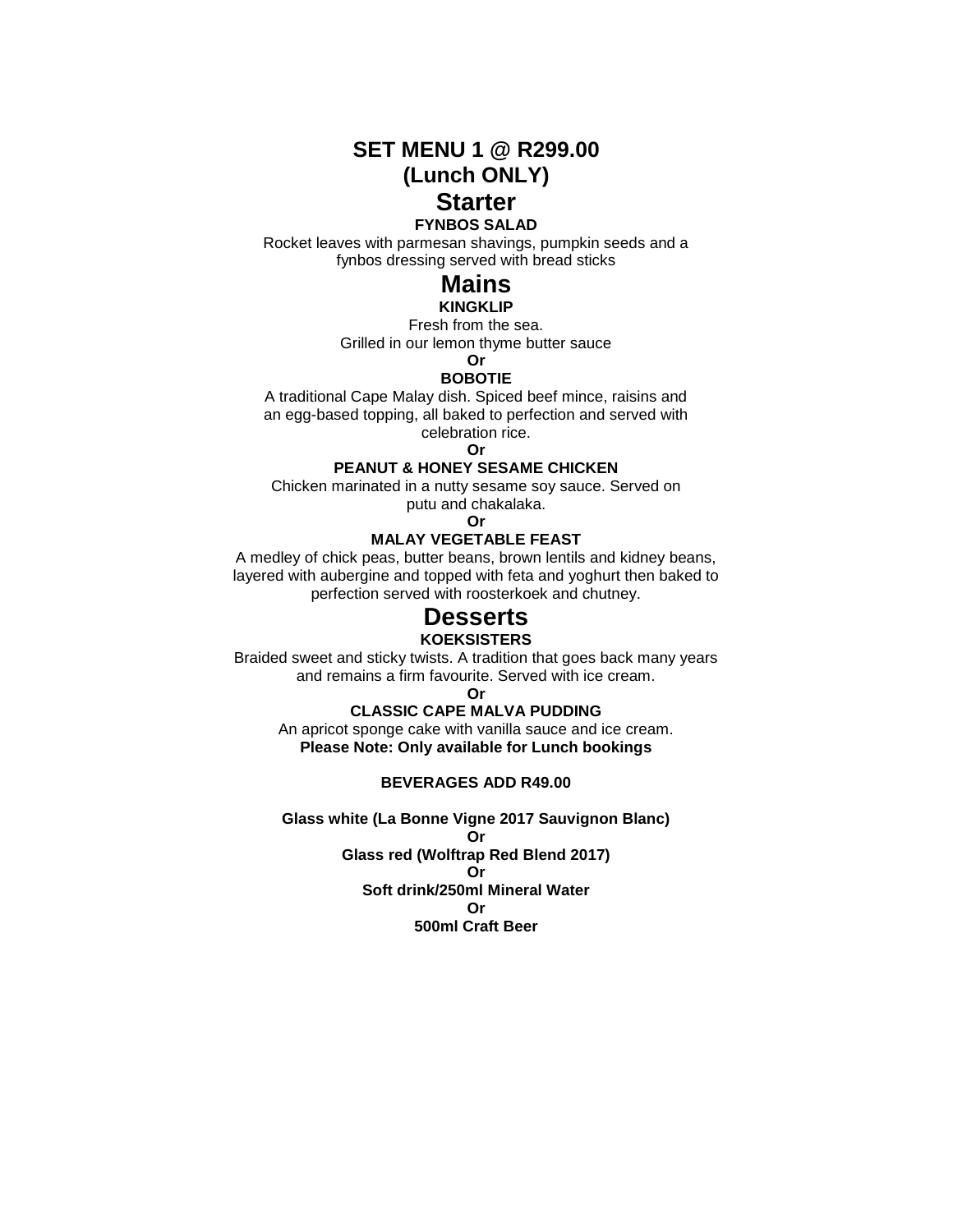# **SET MENU 2 @ R299.00 (Lunch ONLY) Starter**

# **FYNBOS SALAD**

Rocket leaves with parmesan shavings, pumpkin seeds and a fynbos dressing served with bread sticks

# **Mains**

## **KAROO LAMB BREDIE**

A succulent Karoo Lamb stew served with basmati rice– a recipe handed down from generation to generation

**Or**

# **MALAY CHICKEN CURRY**

A fragrant, mildly curried chicken dish prepared with a classic blend of spices. Served on basmati rice

**Or**

# **BAKED BUTTERNUT**

Butternut filled with dhai rice in coconut and tumeric cream, topped with fresh coriander

# **Desserts**

#### **CAPE BRANDY PUDDING**

A taste of class. Infused with Cape brandy served with a creamy Brandy sauce.

# **Or**

# **HERTZOGGIES**

Tartlets with an apricot jam filling, with a sticky coconut topping, served with ice cream.

**Please Note: Only available for Lunch bookings**

# **BEVERAGES ADD R49.00**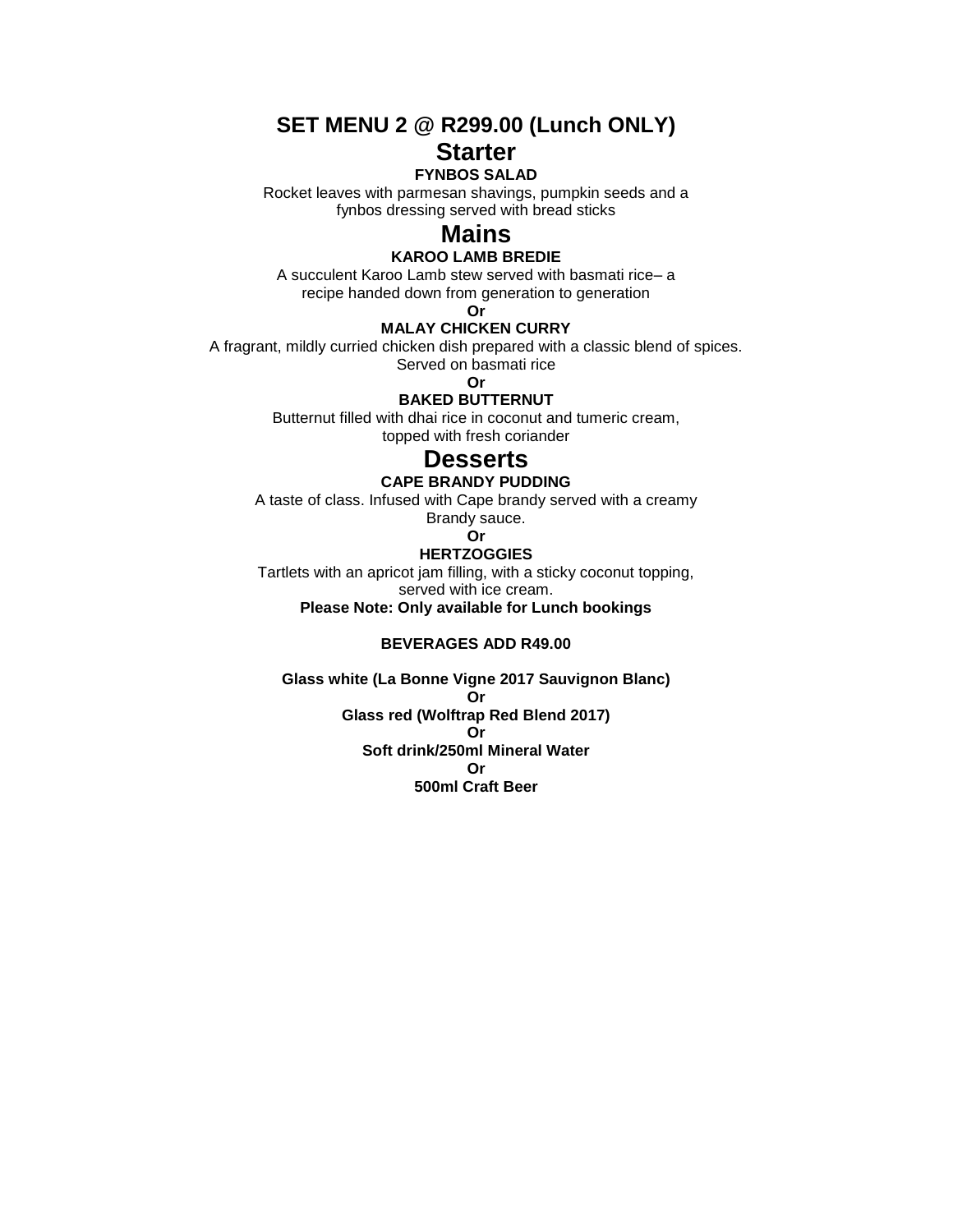**SET MENU 3 @ R399.00**

# **Starter**

# **FYNBOS SALAD**

Rocket leaves with parmesan shavings, pumpkin seeds and a fynbos dressing served with bread sticks

# **Mains**

# **KUDU SOSATIE**

Prime kudu loin on a skewer done to order on our open fires, Served with putu and chakalaka.

#### **Or BOBOTIE**

A traditional Cape Malay dish. Spiced beef mince, raisins and an egg-based topping, all baked to perfection and served with celebration rice.

Or

# **MALAY VEGETABLE FEAST**

A medley of chick peas, butter beans, brown lentils and kidney beans, layered with aubergine and topped with feta and yoghurt then baked to perfection – served with roosterkoek and chutney

# **Desserts**

### **CAPE BRANDY PUDDING**

A taste of class. Infused with Cape brandy served with a creamy

Brandy sauce. **Or**

# **MILKTART**

Old family recipe – short crust pastry filled with cinnamon infused custard.

#### **BEVERAGES ADD R49.00**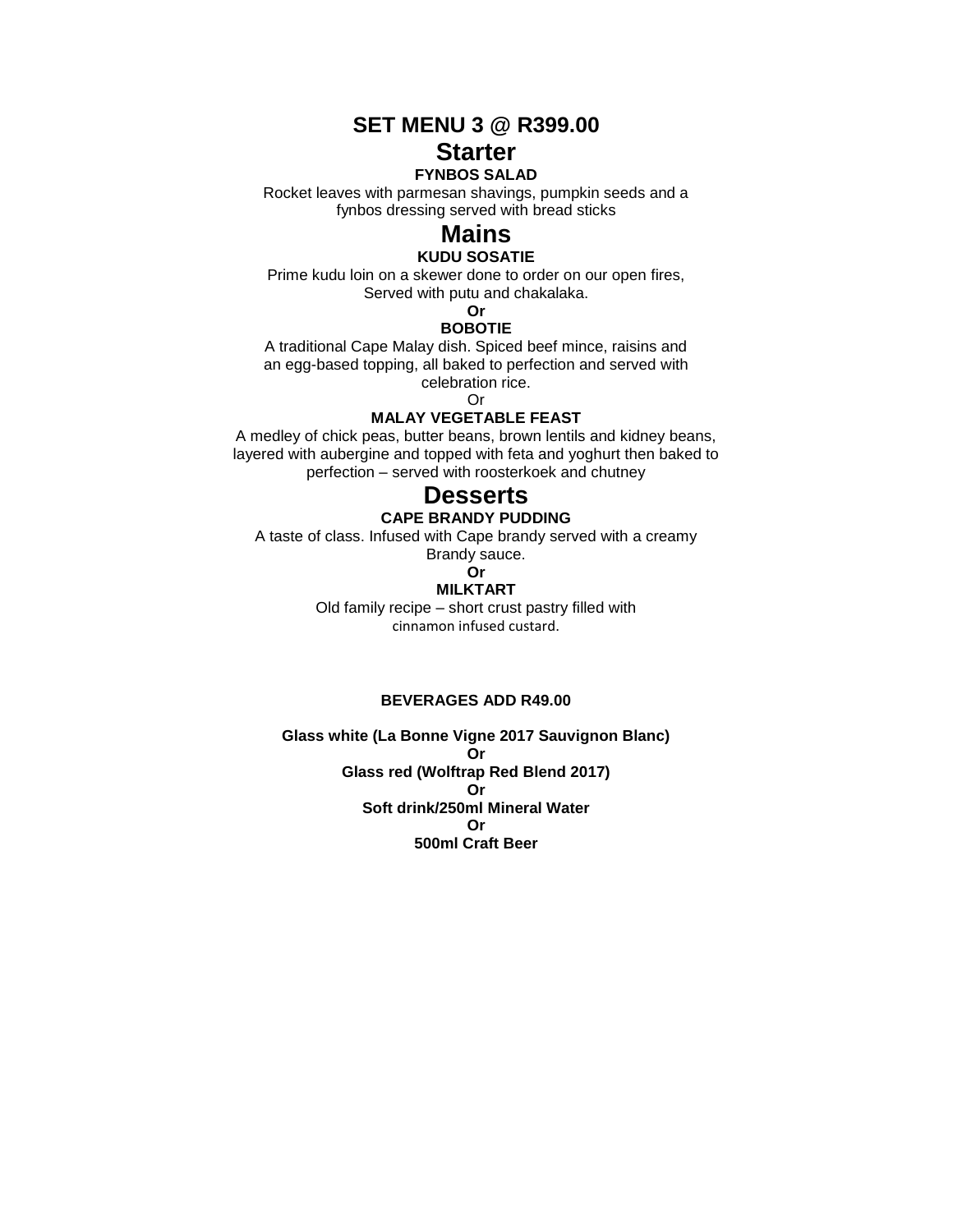**SET MENU 4 @ R478.00**

# **Table salad FYNBOS SALAD**

Rocket leaves with parmesan shavings, pumpkin seeds and a fynbos dressing served with bread sticks

# **Starters**

### **FISH FRIKKADELLE**

Traditional Cape Malay Fish Cakes served with chutney andsambals - One of the Cape's best.

**Or**

# **SNOEK PÂTÉ**

An exquisite experience of the Cape's best

- a traditional Cape fish pâté

with crostini.

#### **Or TRIO OF BRIOUTS**

A Trio of beef, chicken and vegetable samoosas served with mango chutney and tomato relish.

# **Mains**

# **KAROO LAMB BREDIE**

A succulent Karoo Lamb stew served with basmati rice– a recipe handed down from generation to generation

**Or**

# **MALAY CHICKEN CURRY**

A fragrant, mildly curried chicken dish prepared with a classic blend of spices.

Served on basmati rice.

**Or**

# **BAKED BUTTERNUT**

Butternut filled with dhai rice in coconut and tumeric cream, topped with fresh coriander

# **Desserts**

## **CLASSIC CAPE MALVA PUDDING**

An apricot sponge cake with vanilla sauce and ice cream.

### **MILKTART**

Old family recipe – short crust pastry filled with cinnamon infused custard.

## **BEVERAGES ADD R49.00**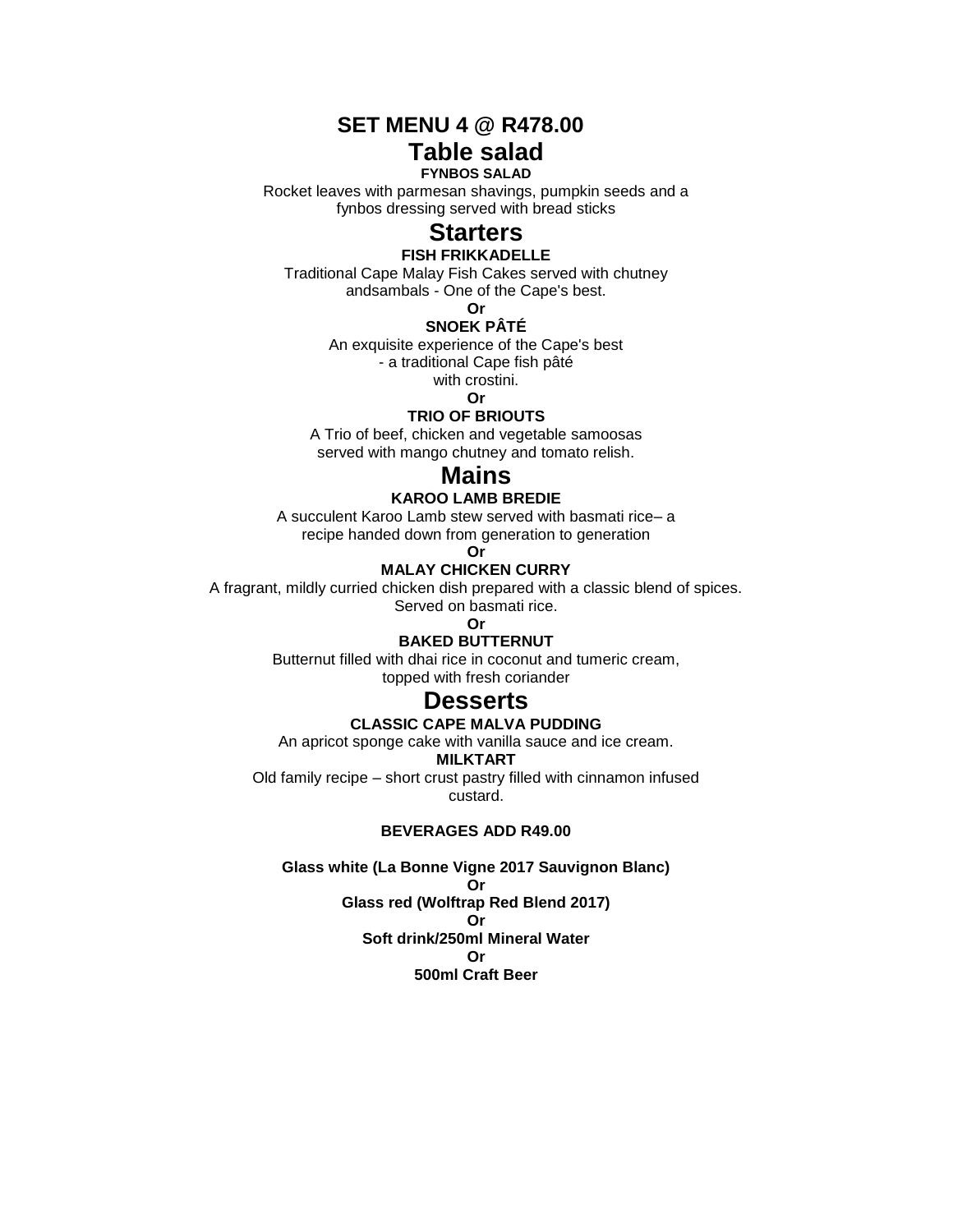**SET MENU 5 @ R478.00 Table salad**

### **FYNBOS SALAD**

Rocket leaves with parmesan shavings, pumpkin seeds and a fynbos dressing served with bread sticks

# **Starters**

# **SNOEK PÂTÉ**

An exquisite experience of the Cape's best - a traditional Cape fish pâté

with crostini.

**Or**

# **TRIO OF BRIOUTS**

A Trio of beef, chicken and vegetable samoosas served with mango chutney and tomato relish.

# **Mains**

**KINGKLIP**

Fresh from the sea. Grilled in our lemon thyme butter sauce

**Or**

# **BOBOTIE**

A traditional Cape Malay dish. Spiced beef mince, raisins and an egg-based topping, all baked to perfection and served with celebration rice.

**Or**

# **PEANUT & HONEY SESAME CHICKEN**

Chicken marinated in a nutty sesame soy sauce. Served on

putu and chakalaka. **Or**

# **MALAY VEGETABLE FEAST**

A medley of chick peas, butter beans, brown lentils and kidney beans, layered with aubergine and topped with feta and yoghurt then baked to perfection served with roosterkoek and chutney.

# **Desserts**

**CLASSIC CAPE MALVA PUDDING**

An apricot sponge cake with vanilla sauce and ice cream.

#### **Or**

**CAPE BRANDY PUDDING**

A taste of class. Infused with Cape brandy served with a creamy Brandy sauce.

# **BEVERAGES ADD R49.00**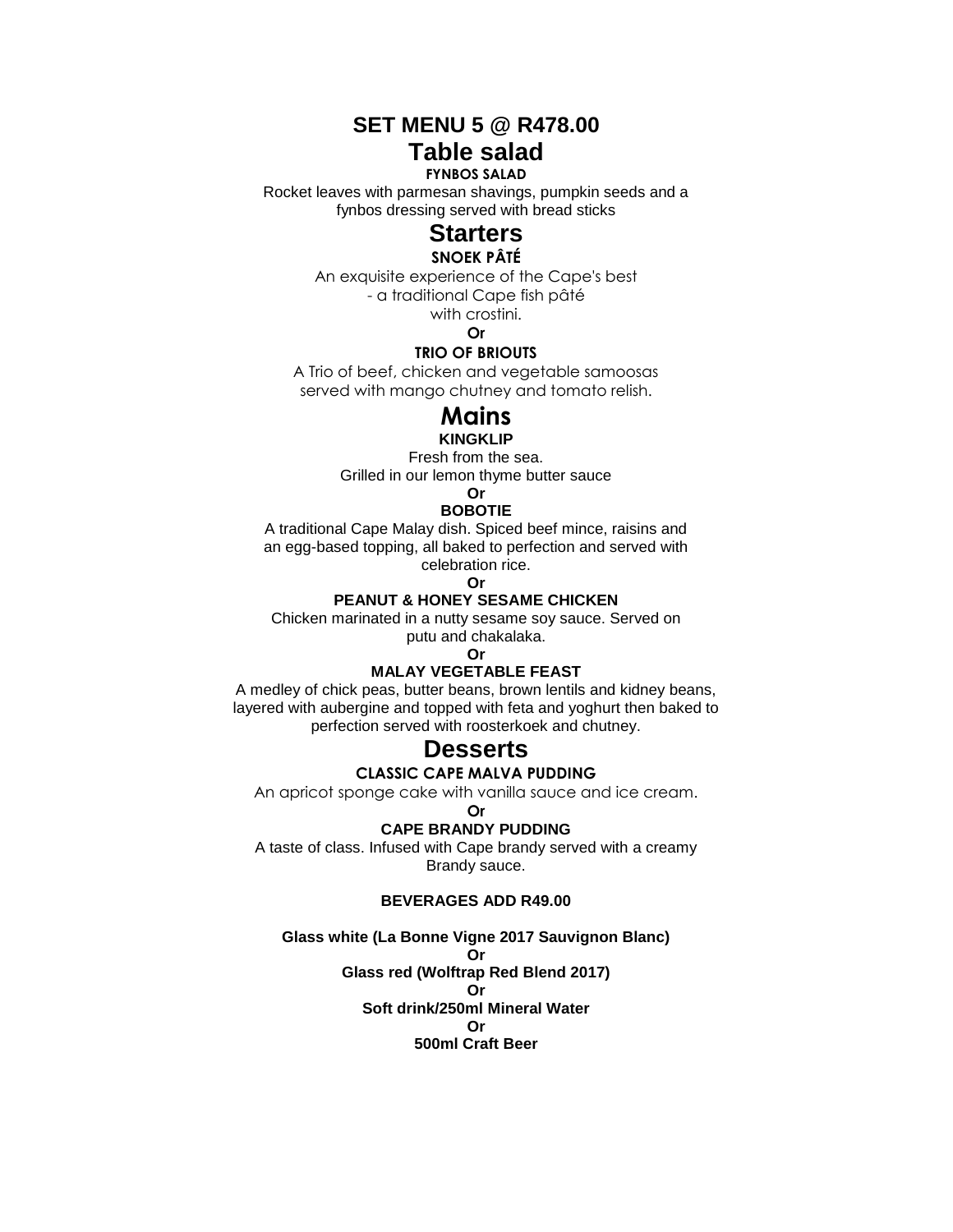# **SET MENU 6 @ R580.00 Table salad**

# **FYNBOS SALAD**

Rocket leaves with parmesan shavings, pumpkin seeds and a fynbos dressing served with bread sticks

# **Starters**

## **OSTRICH CARPACCIO**

Smoked Karoo Ostrich carpaccio complimented by mango and a balsamic olive oil dressing.

**Or**

#### **PRAWN COCKTAIL**

Prawn tails with a piquant home-made seafood

sauce, served with crostini.

**Or**

# **BUTTERNUT & NAARTJIE**

A creamy butternut soup infused with naartjie and fresh coriander.

# **Mains**

# **VENISON POTJIE**

A traditional fragrant dish of game simmered in red wine and complimented by seasonal vegetables.

# **Or**

**LAMB SHANK**

Slow-roasted in rosemary, garlic and red wine.

Served with herbed mash.

**Or**

## **MALAY VEGETABLE FEAST**

A medley of chick peas, butter beans, brown lentils and kidney beans, layered with aubergine and topped with feta and yoghurt then baked to perfection – served with roosterkoek and chutney

**Or**

# **V & A CHICKEN**

Chicken fillet stuffed with sun-dried tomato, coriander pesto and mozzarella cheese. Wrapped in ostrich carpaccio and served on potato rosti.

# **Desserts**

## **KARIBU TRIO**

A medley of three desserts on one plate, served with ice cream

### **BEVERAGES ADD R49.00**

**Glass white (La Bonne Vigne 2017 Sauvignon Blanc)**

**Or**

**Glass red (Wolftrap Red Blend 2017) Or Soft drink/250ml Mineral Water**

**Or** 

**500ml Craft Beer**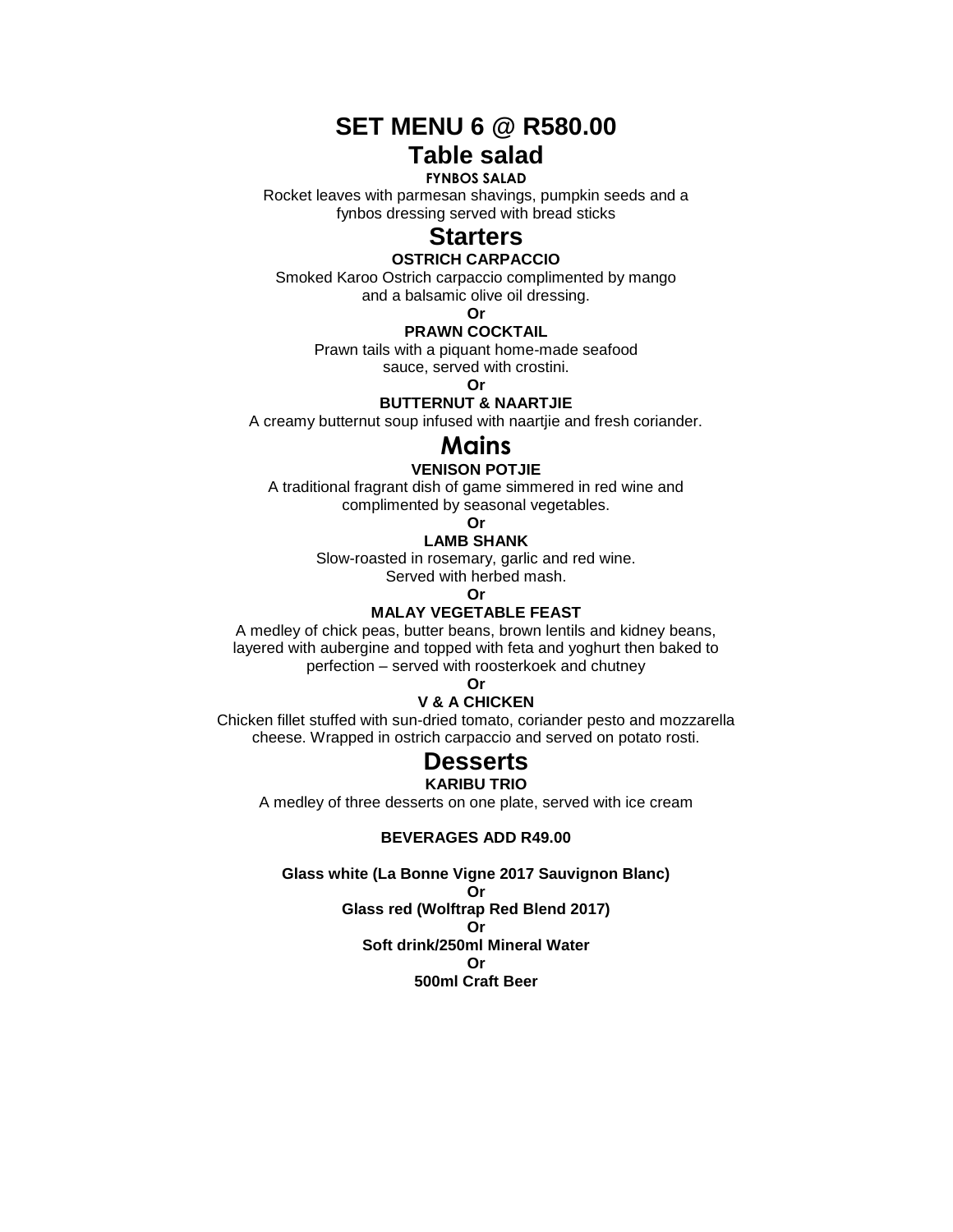# **SET MENU 7@ R665.00 Table salad**

# **FYNBOS SALAD**

Rocket leaves with parmesan shavings, pumpkin seeds and a fynbos dressing served with bread sticks

# **Starters**

# **OSTRICH CARPACCIO**

Smoked Karoo Ostrich carpaccio complimented by mango

and a balsamic olive oil dressing

**Or**

# **PRAWN COCKTAIL**

Prawn tails with a piquant home-made seafood

sauce, served with crostini

**Or**

# **DUO OF CAMEMBERT AND BRIE**

A harmony of two cheeses coated with black and white sesame seeds, deep-fried and accompanied by a berry compote

# **Mains**

### **SPRINGBOK SHANK**

Slow roasted in peaches, cloves and red wine.

**Or**

# **ROAST DUCK**

Half a crispy roast duck served with our green fig compote, accompanied by herbed mash.

**Or**

# **SOUTHERN CROSS HOUSE PLATTER**

Three queen prawns, line fish and calamari

# **Desserts**

# **KARIBU TRIO**

A medley of three desserts on one plate, served with ice cream

**Or**

# **DEATH BY CHOCOLATE**

Need we say more? Rich, delightful and addictive.

# **BEVERAGES ADD R49.00**

**Glass white (La Bonne Vigne 2017 Sauvignon Blanc)**

**Or Glass red (Wolftrap Red Blend 2017) Or**

**Soft drink/250ml Mineral Water Or 500ml Craft Beer**